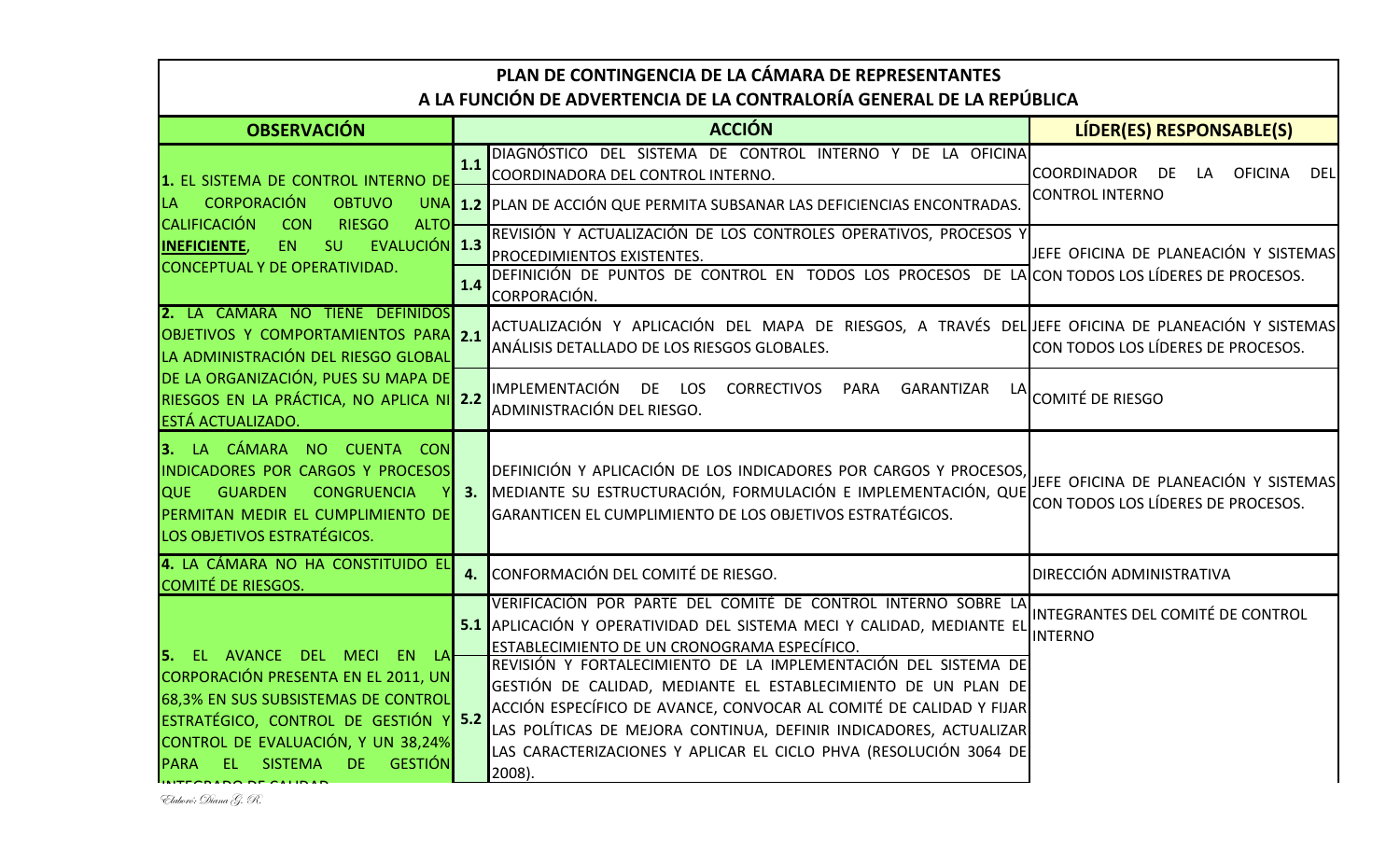| PLAN DE CONTINGENCIA DE LA CÁMARA DE REPRESENTANTES<br>A LA FUNCIÓN DE ADVERTENCIA DE LA CONTRALORÍA GENERAL DE LA REPÚBLICA                          |     |                                                                                                                                                                                                                                                                                                                                                                                               |                                                                      |  |  |  |
|-------------------------------------------------------------------------------------------------------------------------------------------------------|-----|-----------------------------------------------------------------------------------------------------------------------------------------------------------------------------------------------------------------------------------------------------------------------------------------------------------------------------------------------------------------------------------------------|----------------------------------------------------------------------|--|--|--|
| <b>OBSERVACIÓN</b>                                                                                                                                    |     | <b>ACCIÓN</b>                                                                                                                                                                                                                                                                                                                                                                                 | LÍDER(ES) RESPONSABLE(S)                                             |  |  |  |
| <b>INTEGRADO DE CALIDAD.</b>                                                                                                                          |     | REAFIRMAR EL COMPROMISO GENERAL DE LA ENTIDAD PARA LA<br>5.3 CERTIFICACIÓN DE CALIDAD E INICIAR LAS ACCIONES NECESARIAS PARA TAL LIDERES DE PROCESOS<br>FIN (LEY 872 DE 2003).                                                                                                                                                                                                                |                                                                      |  |  |  |
| 6. LA DIRECCIÓN ADMINISTRATIVA NO<br>UTILIZA EL MECI, HERRAMIENTA DE<br><b>GESTIÓN QUE BUSCA UNIFICAR CRITERIOS</b><br>EN MATERIA DE CONTROL INTERNO. |     | DESARROLLO DE UNA ESTRATEGIA DE SENSIBILIZACIÓN A TODO EL PERSONAL<br>6. DE LA CORPORACIÓN, CON EL FIN DE PROMOVER LOS PRINCIPIOS DE<br>AUTOCONTROL, AUTOREGULACIÓN, AUTOGESTIÓN Y AUTOEVALUACIÓN.                                                                                                                                                                                            | DIRECCIÓN ADMINISTRATIVA Y JEFE DE LA<br><b>DIVISIÓN DE PERSONAL</b> |  |  |  |
| 7. EL SISTEMA DE CONTROL INTERNO NO<br><b>ARMÓNICA</b><br><b>ARTICULA</b><br><b>COHERENTEMENTE</b><br>DEMÁS <sup>7.2</sup><br><b>LOS</b><br>SISTEMAS. | 7.1 | DEFINICIÓN, SOCIALIZACIÓN E IMPLEMENTACIÓN DE MECANISMOS DE<br>ARTICULACIÓN DEL SISTEMA DE CONTROL INTERNO CON LOS DEMÁS<br>SISTEMAS DE LA ENTIDAD Y DETERMINACIÓN DE LOS FUNCIONARIOS<br>RESPONSABLES DE CADA ÁREA.                                                                                                                                                                          | COORDINADOR DE LA OFICINA DEL                                        |  |  |  |
|                                                                                                                                                       |     | PROMOCIÓN DE ACCIONES DE MEJORAMIENTO PARA EL SEGUIMIENTO Y<br>EVALUACIÓN DEL SISTEMA DE CONTROL INTERNO EN LA ENTIDAD.<br>CONVOCATORIA AL COMITÉ DE CONTROL INTERNO PARA QUE REALICE LAS<br>7.3 REUNIONES CADA DOS MESES, COMO LO ESTABLECEN LAS NORMAS<br><b>CORRESPONDIENTES.</b>                                                                                                          | CONTROL INTERNO Y LIDERES DE PROCESOS                                |  |  |  |
|                                                                                                                                                       |     | <b>GENERACIÓN</b><br><b>ACCIONES</b><br>MEJORAMIENTO,<br>REVISIÓN,<br><b>DE</b><br>DE<br>8.1 FORTALECIMIENTO E IMPLEMENTACIÓN DE CONTROLES EFECTIVOS AL<br>MANEJO CONTABLE DE LA ENTIDAD.                                                                                                                                                                                                     | ALTA DIRECCION Y LIDER DEL PROCESO<br><b>FINANCIERO</b>              |  |  |  |
|                                                                                                                                                       | 8.2 | DAR PLENA OPERATIVIDAD AL COMITÉ TÉCNICO DE SOSTENIBILIDAD<br>CONTABLE (RESOLUCIÓN 3008 DEL 12 DE NOVIEMBRE DE 2008) Y AL COMITÉ ALTA DIRECCION E INTEGRANTES COMITÉS<br>DE BAJAS DE BIENES (RESOLUCIONES 0980 DEL 13 DE MAYO DE 2009 Y 1153 TECNICOS<br>DEL 09 DE JUNIO DE 2009).                                                                                                            |                                                                      |  |  |  |
|                                                                                                                                                       |     | DISPONER EL MANTENIMIENTO DE LOS APLICATIVOS SEVEN ERP<br>(INVENTARIOS) Y KACTUS (NÓMINA), CON LAS ACTUALIZACIONES YLLIDERES DE LOS PROCESOS DE SERVICIOS Y<br>8.3 PARAMETRIZACIONES A QUE HAYA LUGAR, CON EL FIN DE PROCESAR TALENTO HUMANO, Y LA SUPERVISION DE<br>EFICIENTEMENTE LA INFORMACIÓN, Y SE CONVIERTA EN INSUMO OPORTUNO LO CONTRATADO.<br>Y CONFIABLE PARA EL PROCESO CONTABLE. |                                                                      |  |  |  |